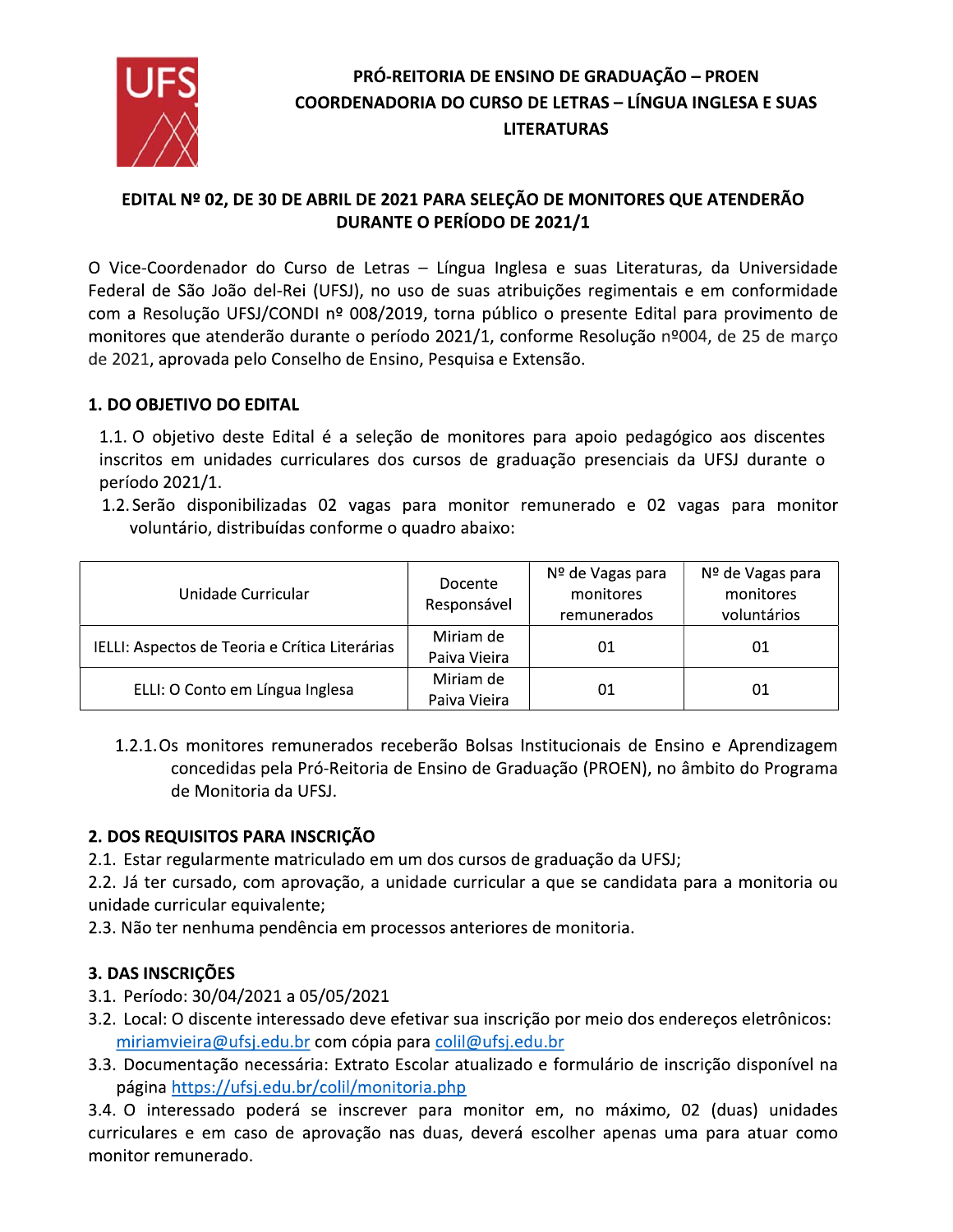

## 4. DA SELECÃO

4.1. O Processo Seletivo será realizado no dia 06/05, quinta-feira:

4.1.1. IELLI: Aspectos de Teoria e Crítica Literárias, às 14h;

4.1.2. ELLI: O Conto em Língua Inglesa, às 14h30m.

4.2. As informações a respeito dos critérios de seleção, local e horário serão divulgadas na página: https://ufsj.edu.br/colil/monitoria.php

4.3. O Processo Seletivo estará a cargo de uma banca examinadora nomeada pelo(a) Coordenador(a) do curso.

4.4. A Banca será composta por, no mínimo, dois (2) membros (o professor da unidade curricular e um professor da área).

4.5. A seleção dos candidatos far-se-á mediante critérios definidos pela banca, que poderão incluir:

a) Prova escrita e/ou oral;

b) Entrevista;

c) Análise do extrato escolar do candidato.

4.6. Ao fim do processo de seleção, o professor responsável pela unidade curricular redigirá a Ata de Seleção de Monitores, contendo a classificação de todos os candidatos inscritos.

#### 5. DA DIVULGAÇÃO DO RESULTADO PRELIMINAR

5.1. Data: 06/05

5.2. Horário: 19h

5.3. Local: https://ufsj.edu.br/colil/monitoria.php

## **6. DOS RECURSOS**

6.1. Os recursos ao resultado preliminar devem ser encaminhados para a Coordenadoria do Curso de Letras - Língua Inglesa e suas Literaturas, no período de 06/05 a 07/05 (até 12h).

## 7. DA DIVULGAÇÃO DO RESULTADO FINAL

7.1. Data: 07/05

7.2. Horário: 20h

7.3. Local: https://ufsj.edu.br/colil/monitoria.php

## 8. DAS ATRIBUIÇÕES DO MONITOR

8.1. Informar-se sobre a plataforma digital que o docente utilizará no atendimento aos discentes, no caso das unidades curriculares ofertadas de forma remota, optando preferencialmente pela mesma, podendo, no entanto, utilizar outra que possua mais facilidade para auxiliar os discentes matriculados nas disciplinas;

8.2. Realizar reuniões online para sanar as dúvidas dos interessados;

8.3. Cumprir os horários estabelecidos pelo professor responsável pela unidade curricular assistida;

8.4. Realizar as atividades de monitoria determinadas pelo professor responsável;

8.5. Informar à Coordenadoria de Curso os dias e horários de atendimento até dois (2) dias após o início da vigência do contrato, para a devida divulgação junto aos discentes inscritos na unidade curricular;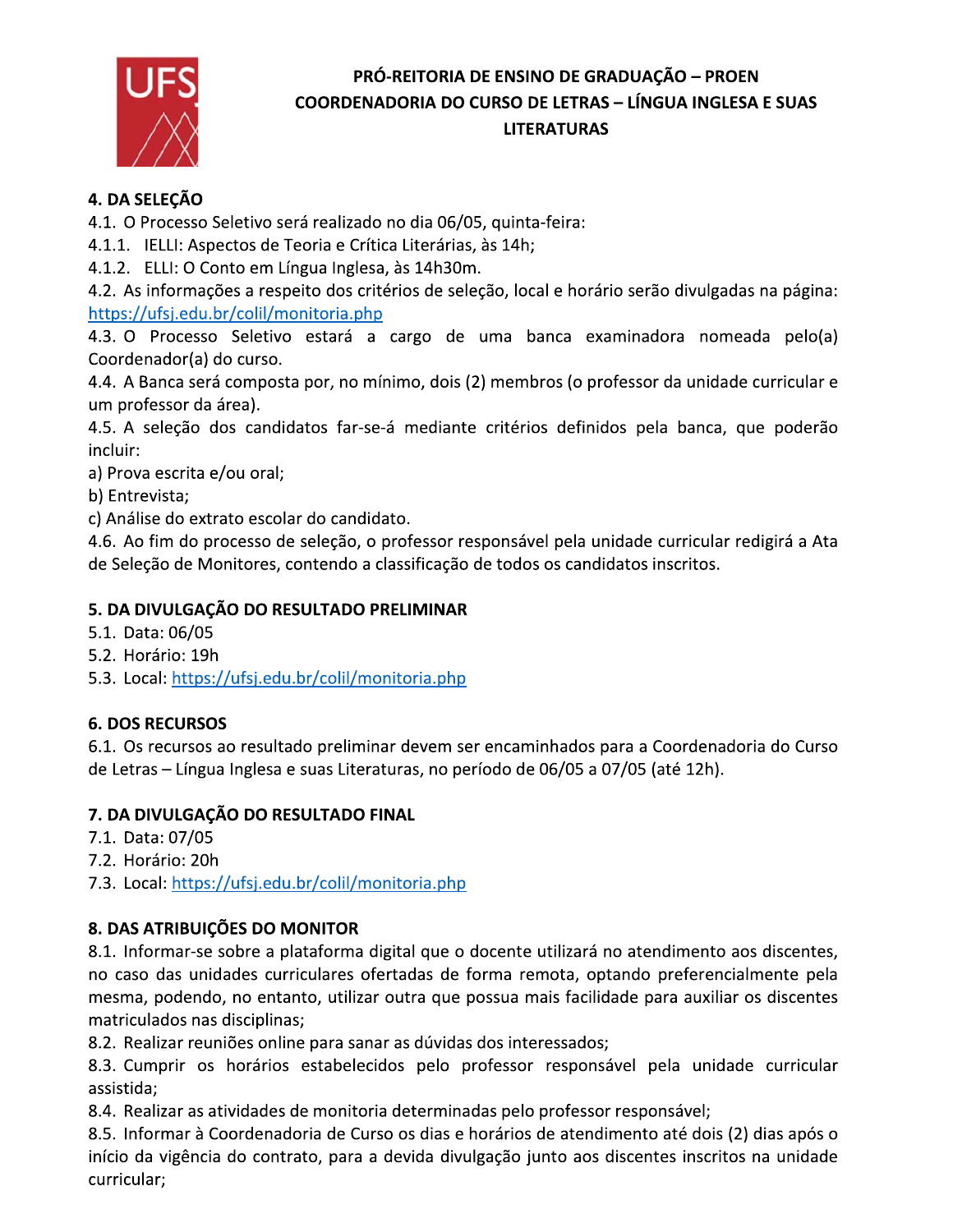

8.6. Caso seja necessário alterar os dias e horários, avisar à coordenadoria para que esta informe aos discentes da unidade curricular;

8.7. Encaminhar à Coordenadoria o relatório das atividades desenvolvidas na monitoria, contendo a avaliação do professor da unidade curricular, em até dez (10) dias após o término do contrato.

#### 9. DOS IMPEDIMENTOS DO MONITOR

9.1. Ministrar aulas em substituição ao docente responsável;

9.2. Corrigir avaliações de qualquer natureza (provas e trabalhos);

9.3. Lançar notas dos discentes ou preencher diários no sistema;

9.4. Substituir técnicos administrativos em atividades de sua competência e atribuição;

9.5. Executar quaisquer tarefas que estejam em desacordo com os objetivos acadêmicos da monitoria.

#### 10. DAS ATRIBUIÇÕES DO DOCENTE ORIENTADOR

10.1. Informar ao monitor a plataforma que será utilizada para ministrar as aulas aos discentes;

10.2. Acompanhar as atividades do monitor, bem como sua freqüência nas reuniões de atendimento aos discentes:

10.3. Sanar as dúvidas do monitor e auxiliá-lo para que haja êxito na atividade;

10.4. Informar à Coordenadoria do Curso qualquer irregularidade ou impossibilidade do monitor, tais como infrequência, trancamento de matrícula, conclusão de curso, abandono ou desistência; 10.5. Avaliar o relatório final do monitor ao término do período de vigência da monitoria.

## 11. DA CONTRATAÇÃO

11.1. Os candidatos selecionados deverão assinar o termo de compromisso emitido pela Coordenadoria e devolvê-lo escaneado na data informada por ela.

11.2. Os candidatos bolsistas deverão informar os seus dados bancários no momento da contratação (nome do banco, número da agência e da conta bancária: corrente ou poupança, que deve estar em seu próprio nome) e enviar uma cópia do cartão onde constem estes dados ou ainda, declaração bancária com as respectivas informações. O código de segurança do cartão é sigiloso e, portanto, não deve constar no envio.

11.3. Se selecionado para monitoria remunerada, o monitor não poderá manter vínculo empregatício ou receber outras bolsas concedidas por instituição pública, exceto os auxílios estudantis concedidos por meio do Programa de Avaliação Socioeconômica (PASE).

11.4. No caso de desistência do candidato selecionado ou do não envio dos documentos completos constantes no item 11.2 na data indicada pela coordenadoria, a vaga será preenchida seguindo-se a ordem de classificação da Ata de Seleção de Monitores.

11.5. Na eventualidade de desistência do monitor bolsista e não havendo mais candidatos aprovados para seleção de monitoria remunerada da referida disciplina, terão prioridade para recebimento da bolsa monitores voluntários em atividade, seguindo-se a ordem de classificação no processo seletivo.

#### **12. DO CRONOGRAMA**

Período de Inscrições